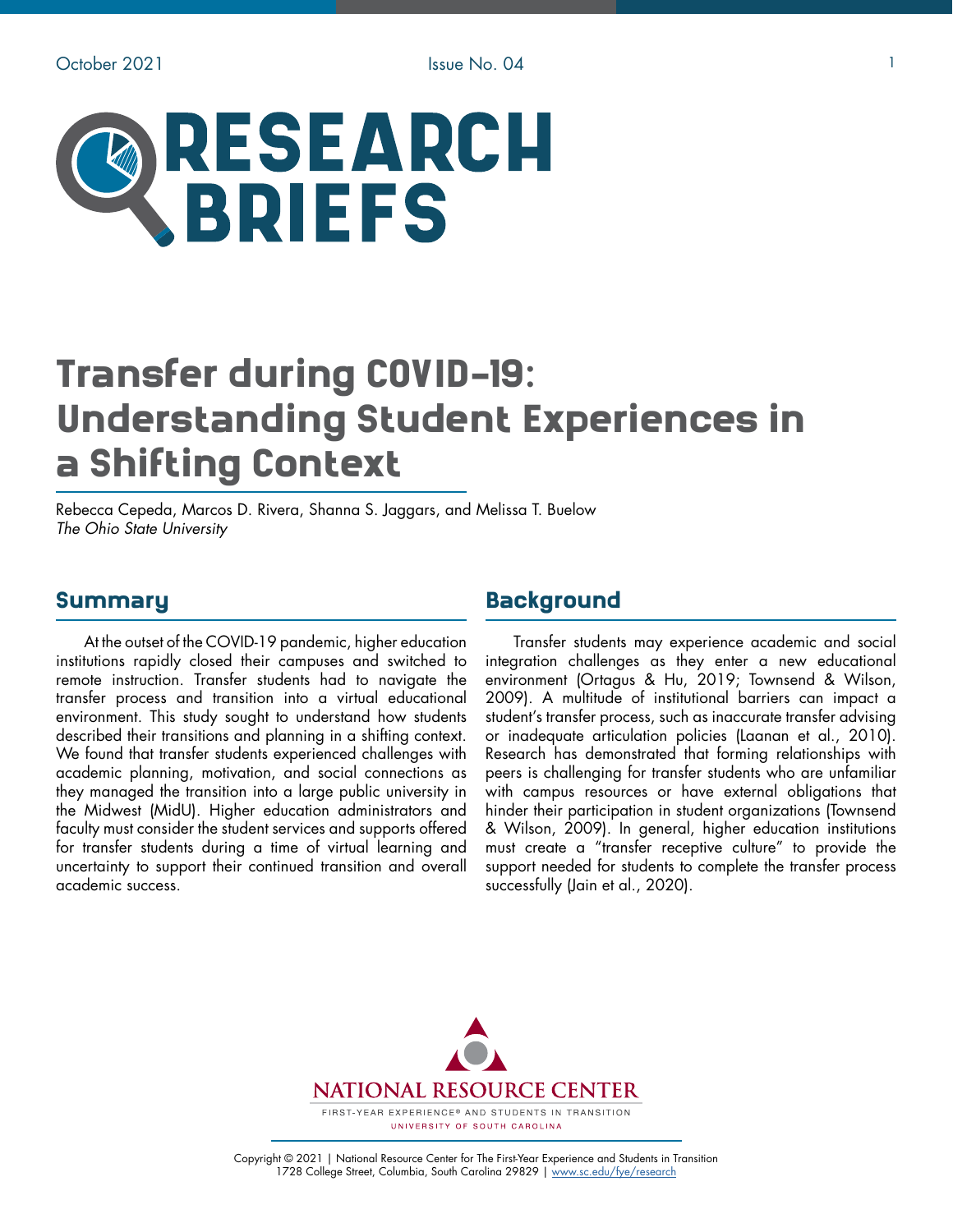In spring 2020, the COVID-19 pandemic forced colleges to close their campuses and switch classes and student services online. The experience of transitioning to remote instruction and living amidst a global pandemic was jarring for many students (Jaggars et al., 2020). They navigated inadequate internet access and devices, lost on-campus housing and employment, and struggled to stay motivated in makeshift learning environments which featured an overwhelming load of "busywork" (Jaggars et al., 2021; Motz et al., 2021). As the pandemic continued, health and economic hardships were exacerbated for People of Color and low-income communities across the United States. Community college students – who are often from the underserved populations most affected by the pandemic - demonstrated declines in enrollments and altered transfer pathways (Huie et al., 2021). For some students, health and financial hardship concerns contributed to their decision to pause academic and transfer goals (Fishman & Nguyen, 2021). Moreover, for transfer students who typically experience social and logistical challenges when moving to a new academic environment (Ortagus & Hu, 2019), the pandemic introduced an additional shift to their transition and planning.

## Research Questions

The purpose of this study was to examine transfer student experiences during COVID-19 at a large public university in the Midwest. To delve into these unique experiences, the following research questions guided the study:

- 1. How did the transition to remote instruction due to COVID-19 affect key challenges for transfer students or students interested in transferring?
- 2. What support services and resources do transfer students perceive they need in order to be successful during this a time of multiple transitions and uncertainty within higher education?

## Methods

This study encompasses a subset of data from a larger study that seeks to understand the experiences of transfer students' transitions and academic outcomes at a large, public research university in the Midwest (MidU). We employed a narrative methodological approach (Clandinin & Connelly, 2000) to understand the lived experiences of transfer students and the ways these students described their transfer planning and transitions within a shifting context. Data was collected after the shift to remote instruction in spring 2020. We conducted 14 one-on-one semi-structured virtual interviews with students who already transferred to MidU from community colleges or four-year institutions, including from MidU's four open-access regional campuses (*N*=7); and students preparing to transfer to MidU in Fall 2020 (*N*=7) from a local community college and MidU's four regional campuses. In this brief, students' individual identities are masked using pseudonymous names.

# Findings

For both student populations examined in this study, challenges with the transfer process or transition into MidU were heightened due to the shift to remote instruction. Transfer students shared their concerns with factors impacting their academic motivation, matriculation into MidU, and connections to peers.

#### Challenges with Planning to Transfer to MidU

Students planning to transfer to MidU in fall 2020 generally shared feelings of nervousness with navigating a new institution. However, these feelings were amplified due to the shift to remote instruction. Alex, an incoming transfer student shared: "There's a big group of us [transferring together] and we all talk about it. A lot of us are kind of like, 'What's even the point of us [transferring] when we're going to be on online classes all day?'" Although there were students who questioned the purpose of transferring to MidU, there were also students who remained certain of their decision to transfer. Unfortunately, one student, Kris, faced complex academic logistics while completing their transfer process into MidU because of the campus closure. They expressed:

What was really frustrating is that [when MidU was remote], I was still trying to finish some [transfer] paperwork. I was trying to contact people in advising. I had to do this paperwork in person, but the campus was closed…That just made it…irritating because it's hard to schedule classes and get everything organized unless you're officially a MidU student.

Because Kris did not have access to institutional support to help them authenticate their status on campus, they were delayed in scheduling classes for the fall semester, which negatively impacted their academic planning.

#### Challenges with the Transition to MidU during COVID-19

For students who already transferred into MidU, the switch to remote instruction due to COVID-19 interrupted their adjustment into a new campus, creating barriers towards academic improvement and the formation of social connections. Jordan shared how they centered their first semester at MidU around their social experiences on campus and did not earn the grades they expected. As they prepared to focus on improving their grades during the spring 2020 semester, MidU closed, and they were forced to move home and attend class virtually. The transition to online learning impacted their motivation towards their academic work; Jordan described their experience with attending class from home: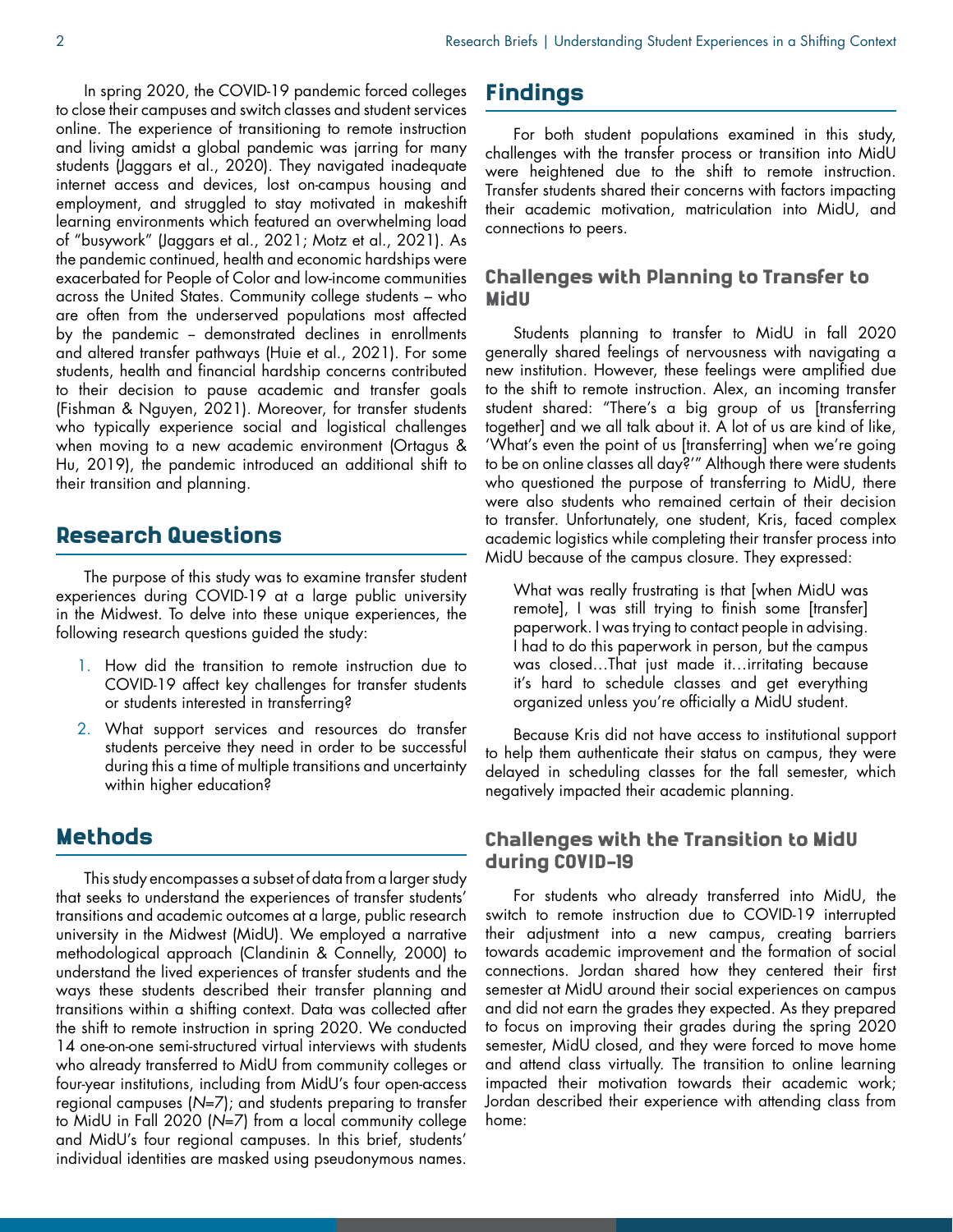It's hard to do 12-15 hours a day of schoolwork at my desk, in my room, at my parents' home…I just lost motivation…to be perfectly honest with you, I did almost nothing [the rest of the semester] I'm ashamed to say.

The loss of connection with the campus and a nonconductive learning environment contributed to a decline in motivation and a derailment of academic goals. For some students, technological obstacles that hindered their academic progress. As one student, Shay, shared:

I didn't have a computer because the week I got back from spring break, my laptop decided to die completely and crash…I couldn't talk to any professors or communicate with anybody. I think [my professors] were kind of aggravated with that, but that's the best I could do at the time.

Although MidU was lending devices to students who demonstrated need, Shay was unaware of the lending program and struggled with the switch to remote instruction. As a result of the lack of communication and clarity regarding potential institutional supports, transfer students experienced intrapersonal challenges within their new educational environments.

Alongside these intrapersonal struggles came interpersonal difficulties. For instance, transfer students expressed difficulty in finding meaningful social connections through virtual platforms. Charlie shared that their first semester at MidU was challenging because they had not found a group of friends within their new academic environment, and the shift to remote instruction complicated that process further. Charlie shared:

I want just a couple people I can talk to…I can discuss assignments with or just general things…things I need help with…anything…I am worried [because] online it is difficult to make friends…I guess my worry is just how I can reach out to people. What's the best way for forming meaningful relationships through online classes?

Virtual spaces presented challenges for some students who were seeking to cultivate meaningful relationships with their peers within the classroom. Another transfer student, Jamie, suggested that a virtual social space would have been helpful during their experience transitioning into MidU:

[MidU] should have done some type of social Zoom... with other [MidU] students...where they would set up some type of online network where you could still interact with students. That would've been so cool.

Overall, additional challenges with the transfer planning and transition processes transpired due to the shift to a virtual educational environment.

## Conclusion

Research indicates that transfer students are likely to experience challenges as they transition into a new educational environment. The switch to remote instruction due to COVID-19 exacerbated the challenges students faced as they navigated the transfer process and transitioned into a virtual educational environment. The onus is on higher education institutions to support transfer students throughout the entirety of the transfer and transition process to support their overall academic success. Therefore, it is critical for administrators, students affairs professionals, and faculty members to consider extending forms of support for transfer students during this time of uncertainty with remote instruction (Jaggars & Rivera, 2020). Examples of practical implications for higher education institutions to reduce ambiguity for students may include:

- Cultivate a community of care and prioritize students' emotional, psychological, and physical well-beings. With the continuing effects of COVID-19, it is imperative for higher education institutions to foster a sense of care for students across campus. Institutions can offer virtual counseling and share resources regarding mental health and food and housing insecurities to ensure holistic support for transfer students.
- Adapt and extend academic and support resources to virtual spaces. For example, virtual orientations could reduce logistical challenges students may experience at a new institution. Academic advising offices could also provide additional remote support for transfer students with questions or concerns about the matriculation process or graduation requirements.
- Develop peer mentor and online communities for transfer students. Institutions could form peer mentor programs to support new transfer students. Colleges and universities can also generate a virtual space for transfer students to cultivate relationships with one another, staff, and faculty to help ease the transition into a new academic environment.
- Promote flexible academic policies to support students experiencing adversity. Administrators can encourage faculty members to be sensitive to the distressing experiences students are facing and to provide flexibility by, for example, accepting extensions for assignments or allowing opportunities to retake exams. Additionally, institutions can implement policies to apply coronavirus-related pass/fail credits towards academic major requirements.